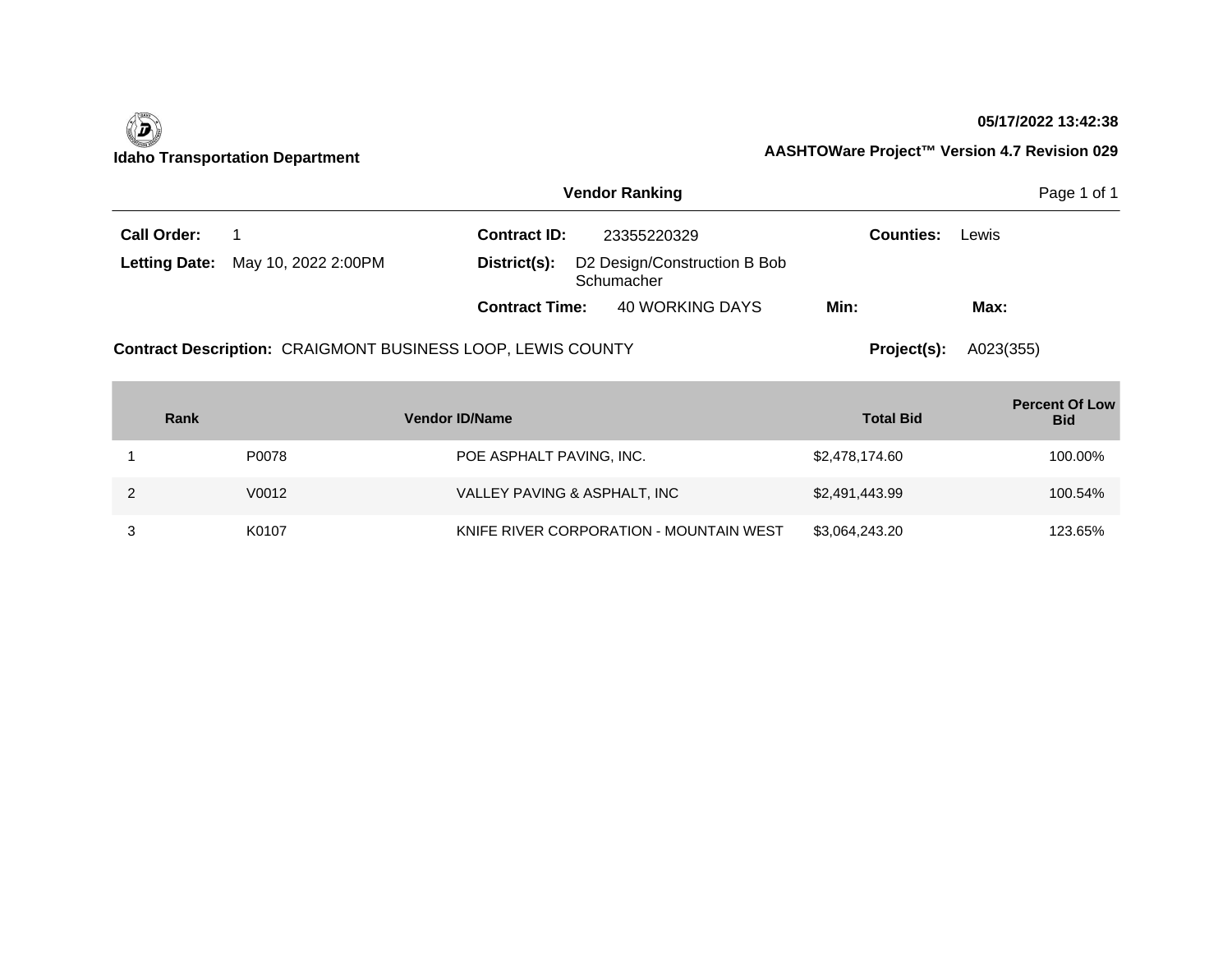#### **05/17/2022 13:42:38**

### **Idaho Transportation Department AASHTOWare Project™ Version 4.7 Revision 029**

|                                 | <b>Tabulation of Bids</b>                                   | Page 1 of 7 |
|---------------------------------|-------------------------------------------------------------|-------------|
| <b>Proposal ID: 23355220329</b> | <b>Counties: Lewis</b>                                      |             |
| Letting Date: May 10, 2022      | <b>District(s):</b> D2 Design/Construction B Bob Schumacher |             |
| Call Order: 1                   | <b>Project(s): A023(355)</b>                                |             |

**Contract Time:** 40 WORKING DAYS

| Line No / Item ID<br><b>Item Description</b> |                                                          | (1) POE ASPHALT PAVING,<br>INC. |                     | (2) VALLEY PAVING &<br><b>ASPHALT, INC</b> |                        | (3) KNIFE RIVER<br><b>CORPORATION - MOUNTAIN</b><br><b>WEST</b> |                   |                   |
|----------------------------------------------|----------------------------------------------------------|---------------------------------|---------------------|--------------------------------------------|------------------------|-----------------------------------------------------------------|-------------------|-------------------|
|                                              | Alt Set / Alt Member                                     | <b>Quantity and Units</b>       | <b>Unit Price</b>   | <b>Ext Amount</b>                          | <b>Unit Price</b>      | <b>Ext Amount</b>                                               | <b>Unit Price</b> | <b>Ext Amount</b> |
| <b>SECTION:</b>                              | 0001                                                     | (WORK BY CONTRACT A023(355)     | <b>Cat Alt Set:</b> |                                            | <b>Cat Alt Member:</b> |                                                                 | LCC:              |                   |
| 0005                                         | 203-125A                                                 | (1.000)                         | 3,300.00000         | 3,300.00                                   | 4,230.00000            | 4,230.00                                                        | 1,000.00000       | 1,000.00          |
| <b>REMOVAL OF</b>                            | MISCELLANEOUS ITEMS                                      | L S                             |                     |                                            |                        |                                                                 |                   |                   |
| 0010                                         | 212-105A                                                 | 25,000.000                      | 1.00000             | 25,000.00                                  | 1.00000                | 25,000.00                                                       | 1.00000           | 25,000.00         |
|                                              | <b>WATER AND POLLUTION</b>                               | CA                              |                     |                                            |                        |                                                                 |                   |                   |
| 0015                                         | 303-022A                                                 | 175.000                         | 38.00000            | 6,650.00                                   | 30.00000               | 5,250.00                                                        | 62.00000          | 10,850.00         |
| <b>BASE</b>                                  | 3/4" AGGREGATE TYPE B FOR                                | <b>TON</b>                      |                     |                                            |                        |                                                                 |                   |                   |
| 0020                                         | 401-020A                                                 | 4,500.000                       | 2.00000             | 9,000.00                                   | 4.66000                | 20,970.00                                                       | 10.00000          | 45,000.00         |
|                                              | <b>CSS-1 DILUTED EMULSIFIED</b><br>ASPHALT FOR TACK COAT | GAL                             |                     |                                            |                        |                                                                 |                   |                   |
| 0025                                         | 405-245A                                                 | 28.000                          | 250.00000           | 7,000.00                                   | 2,625.00000            | 73,500.00                                                       | 3,500.00000       | 98,000.00         |
| <b>APPROACH</b>                              |                                                          | <b>EACH</b>                     |                     |                                            |                        |                                                                 |                   |                   |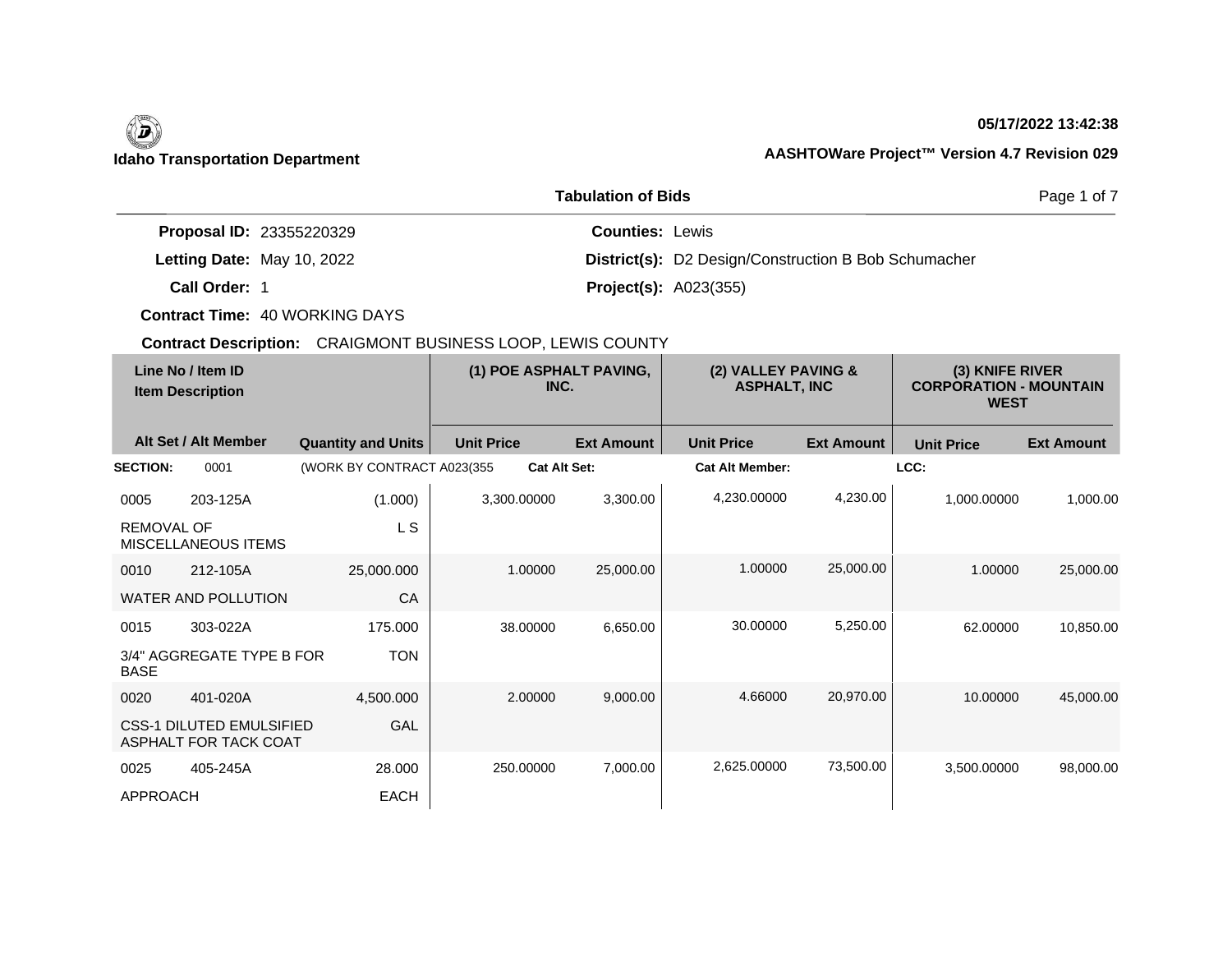#### **05/17/2022 13:42:38**

### **Idaho Transportation Department AASHTOWare Project™ Version 4.7 Revision 029**

|                                 | <b>Tabulation of Bids</b>                                   | Page 2 of 7 |
|---------------------------------|-------------------------------------------------------------|-------------|
| <b>Proposal ID: 23355220329</b> | <b>Counties: Lewis</b>                                      |             |
| Letting Date: May 10, 2022      | <b>District(s):</b> D2 Design/Construction B Bob Schumacher |             |
| Call Order: 1                   | <b>Project(s): A023(355)</b>                                |             |

**Contract Time:** 40 WORKING DAYS

| Line No / Item ID<br><b>Item Description</b> |                                                                                         | (1) POE ASPHALT PAVING,<br>INC. |                     | (2) VALLEY PAVING &<br><b>ASPHALT, INC</b> |                        | (3) KNIFE RIVER<br><b>CORPORATION - MOUNTAIN</b><br><b>WEST</b> |                   |                   |
|----------------------------------------------|-----------------------------------------------------------------------------------------|---------------------------------|---------------------|--------------------------------------------|------------------------|-----------------------------------------------------------------|-------------------|-------------------|
|                                              | Alt Set / Alt Member                                                                    | <b>Quantity and Units</b>       | <b>Unit Price</b>   | <b>Ext Amount</b>                          | <b>Unit Price</b>      | <b>Ext Amount</b>                                               | <b>Unit Price</b> | <b>Ext Amount</b> |
| <b>SECTION:</b>                              | 0001                                                                                    | (WORK BY CONTRACT A023(355      | <b>Cat Alt Set:</b> |                                            | <b>Cat Alt Member:</b> |                                                                 | LCC:              |                   |
| 0030                                         | 405-260A                                                                                | 320.000                         | 4.20000             | 1,344.00                                   | 18.75000               | 6,000.00                                                        | 34.00000          | 10,880.00         |
| <b>WEDGE MILLING</b>                         |                                                                                         | <b>SY</b>                       |                     |                                            |                        |                                                                 |                   |                   |
| 0035                                         | 405-435A                                                                                | 10,500.000                      | 111.00000           | 1,165,500.00                               | 66.44000               | 697,620.00                                                      | 125,00000         | 1,312,500.00      |
|                                              | SUPERPAVE HMA PAVEMENT<br><b>INCLUDING ASPHALT &amp;</b><br><b>ADDITIVES CLASS SP-3</b> | <b>TON</b>                      |                     |                                            |                        |                                                                 |                   |                   |
| 0040                                         | 431-005A                                                                                | 43,000.000                      | 4.50000             | 193,500.00                                 | 2.95000                | 126,850.00                                                      | 5.00000           | 215,000.00        |
| <b>COLD MILLING</b>                          |                                                                                         | <b>SY</b>                       |                     |                                            |                        |                                                                 |                   |                   |
| 0045                                         | 602-025A                                                                                | 197.000                         | 180.00000           | 35,460.00                                  | 88.00000               | 17,336.00                                                       | 300.00000         | 59,100.00         |
|                                              | 12" PIPE CULVERT                                                                        | <b>FT</b>                       |                     |                                            |                        |                                                                 |                   |                   |
| 0050                                         | 602-045A                                                                                | 60.000                          | 230.00000           | 13,800.00                                  | 130.00000              | 7,800.00                                                        | 425.00000         | 25,500.00         |
|                                              | 24" PIPE CULVERT                                                                        | <b>FT</b>                       |                     |                                            |                        |                                                                 |                   |                   |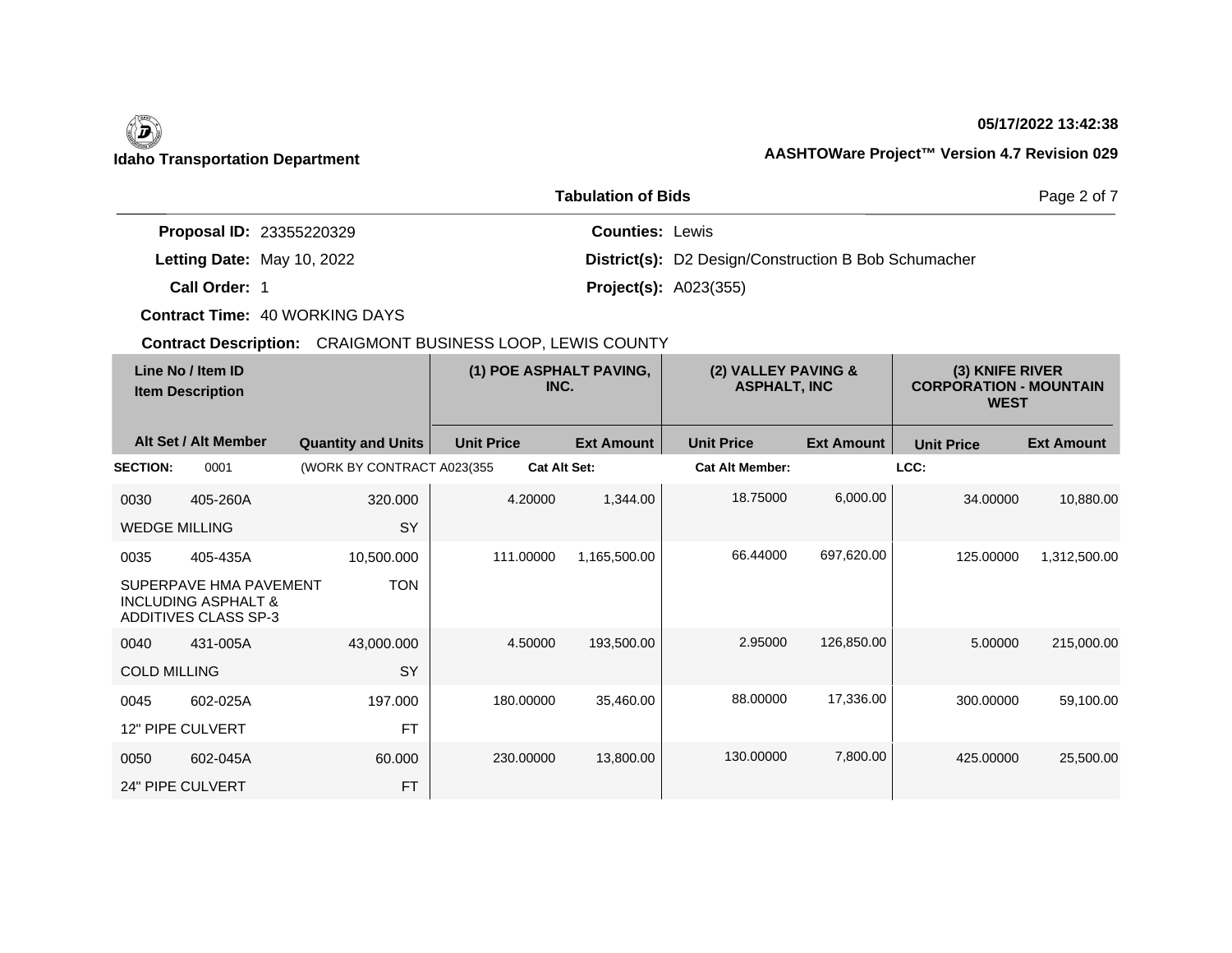## $\left(\begin{matrix} \n\end{matrix}\right)$

 $\overline{\phantom{a}}$ 

#### **05/17/2022 13:42:38**

### **Idaho Transportation Department AASHTOWare Project™ Version 4.7 Revision 029**

|                                 | Page 3 of 7                                                 |  |
|---------------------------------|-------------------------------------------------------------|--|
| <b>Proposal ID: 23355220329</b> | <b>Counties: Lewis</b>                                      |  |
| Letting Date: May 10, 2022      | <b>District(s):</b> D2 Design/Construction B Bob Schumacher |  |
| Call Order: 1                   | <b>Project(s):</b> $A023(355)$                              |  |

**Contract Time:** 40 WORKING DAYS

| Line No / Item ID<br><b>Item Description</b>                                                                  |                             |                   | (1) POE ASPHALT PAVING,<br>INC. |                        | (2) VALLEY PAVING &<br><b>ASPHALT, INC</b> |                   | (3) KNIFE RIVER<br><b>CORPORATION - MOUNTAIN</b><br><b>WEST</b> |  |
|---------------------------------------------------------------------------------------------------------------|-----------------------------|-------------------|---------------------------------|------------------------|--------------------------------------------|-------------------|-----------------------------------------------------------------|--|
| Alt Set / Alt Member                                                                                          | <b>Quantity and Units</b>   | <b>Unit Price</b> | <b>Ext Amount</b>               | <b>Unit Price</b>      | <b>Ext Amount</b>                          | <b>Unit Price</b> | <b>Ext Amount</b>                                               |  |
| <b>SECTION:</b><br>0001                                                                                       | (WORK BY CONTRACT A023(355) |                   | <b>Cat Alt Set:</b>             | <b>Cat Alt Member:</b> |                                            | LCC:              |                                                                 |  |
| 0055<br>605-635A<br>ADJUST MANHOLE COVERS                                                                     | 16.000<br><b>EACH</b>       | 975.00000         | 15,600.00                       | 1,500.00000            | 24,000.00                                  | 1,365.00000       | 21,840.00                                                       |  |
| 0060<br>605-640A<br>ADJUST VALVE COVERS                                                                       | 8.000<br><b>EACH</b>        | 750.00000         | 6,000.00                        | 1,500.00000            | 12,000.00                                  | 800.00000         | 6,400.00                                                        |  |
| 0065<br>609-025A<br><b>MINOR STR 24" PRECAST</b><br>CONC. HEADWALL                                            | 1.000<br><b>EACH</b>        | 5,500.00000       | 5,500.00                        | 7,000.00000            | 7,000.00                                   | 13,000.00000      | 13,000.00                                                       |  |
| 0070<br>630-005A<br>TRANSVERSE, WORD,<br>SYMBOL, AND ARROW<br><b>PAVEMENT MARKINGS -</b><br><b>WATERBORNE</b> | 374.400<br><b>SF</b>        | 2.35000           | 879.84                          | 2.25000                | 842.40                                     | 3.00000           | 1,123.20                                                        |  |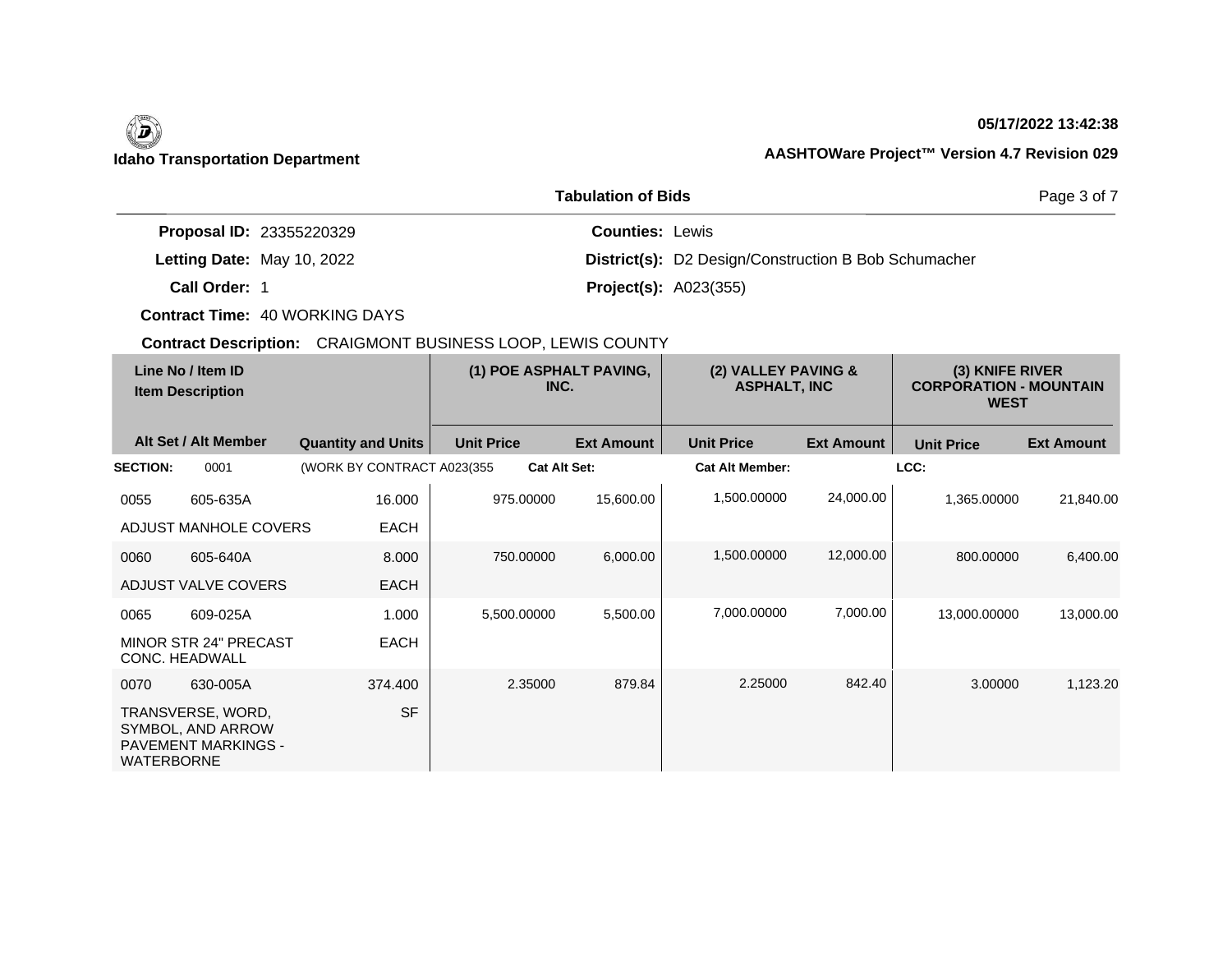## **Idaho Transportation Department AASHTOWare Project™ Version 4.7 Revision 029**

 $\overline{\phantom{a}}$ 

#### **05/17/2022 13:42:38**

|                                 | Page 4 of 7                                                 |  |
|---------------------------------|-------------------------------------------------------------|--|
| <b>Proposal ID: 23355220329</b> | <b>Counties: Lewis</b>                                      |  |
| Letting Date: May 10, 2022      | <b>District(s):</b> D2 Design/Construction B Bob Schumacher |  |
| Call Order: 1                   | <b>Project(s): A023(355)</b>                                |  |

**Contract Time:** 40 WORKING DAYS

| Line No / Item ID<br><b>Item Description</b> |                                                             | (1) POE ASPHALT PAVING,<br>INC. |                   | (2) VALLEY PAVING &<br><b>ASPHALT, INC</b> |                        | (3) KNIFE RIVER<br><b>CORPORATION - MOUNTAIN</b><br><b>WEST</b> |                   |                   |
|----------------------------------------------|-------------------------------------------------------------|---------------------------------|-------------------|--------------------------------------------|------------------------|-----------------------------------------------------------------|-------------------|-------------------|
|                                              | Alt Set / Alt Member                                        | <b>Quantity and Units</b>       | <b>Unit Price</b> | <b>Ext Amount</b>                          | <b>Unit Price</b>      | <b>Ext Amount</b>                                               | <b>Unit Price</b> | <b>Ext Amount</b> |
| <b>SECTION:</b>                              | 0001                                                        | (WORK BY CONTRACT A023(355)     |                   | <b>Cat Alt Set:</b>                        | <b>Cat Alt Member:</b> |                                                                 | LCC:              |                   |
| 0075                                         | 630-025A                                                    | 80,000.000                      |                   | 10,400.00<br>0.13000                       | 0.12000                | 9,600.00                                                        | 0.15000           | 12,000.00         |
|                                              | LONGITUDINAL PAVEMENT<br><b>MARKING - WATERBORNE</b>        | <b>FT</b>                       |                   |                                            |                        |                                                                 |                   |                   |
| 0080                                         | 676-005A                                                    | 40,000.000                      |                   | 0.18000<br>7,200.00                        | 0.20000                | 8,000.00                                                        | 0.20000           | 8,000.00          |
| <b>WATERBORNE</b>                            | <b>RECORD AND REESTABLISH</b><br><b>PAVEMENT MARKINGS -</b> | <b>FT</b>                       |                   |                                            |                        |                                                                 |                   |                   |
| 0085                                         | 676-010A                                                    | 374.400                         |                   | 4.15000<br>1,553.76                        | 4.01000                | 1,501.34                                                        | 5.00000           | 1,872.00          |
| <b>WATERBORNE</b>                            | <b>RECORD AND REESTABLISH</b><br>PAVEMENT MARKINGS -        | <b>SF</b>                       |                   |                                            |                        |                                                                 |                   |                   |
| 0090                                         | S900-50A                                                    | 25,000.000                      |                   | 1.00000<br>25,000.00                       | 1.00000                | 25,000.00                                                       | 1.00000           | 25,000.00         |
|                                              | <b>CONTINGENCY AMOUNT</b><br>DIRECTED TRAFFIC CONTROL       | CA                              |                   |                                            |                        |                                                                 |                   |                   |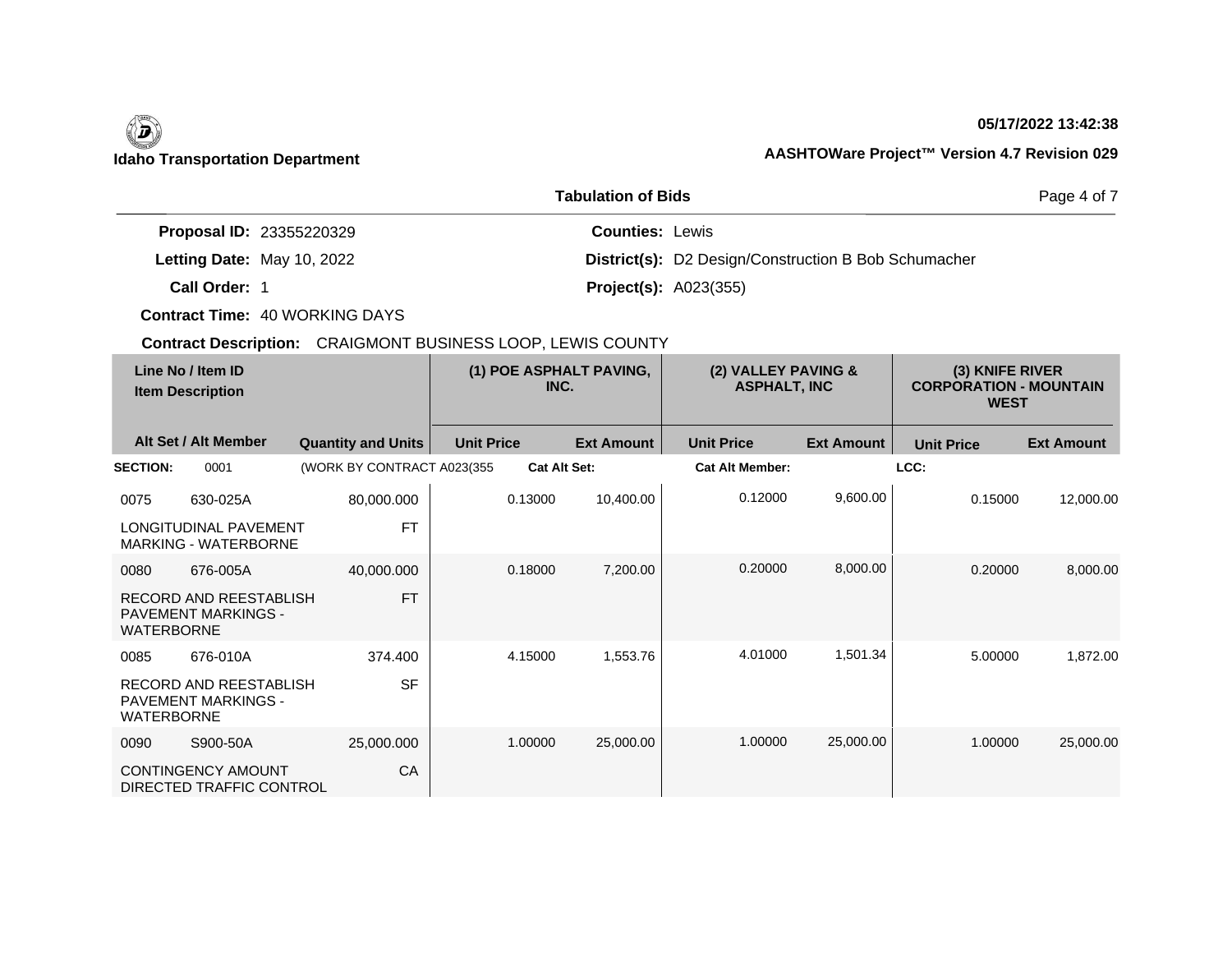#### **05/17/2022 13:42:38**

### **Idaho Transportation Department AASHTOWare Project™ Version 4.7 Revision 029**

|                                 | Page 5 of 7                                                 |  |
|---------------------------------|-------------------------------------------------------------|--|
| <b>Proposal ID: 23355220329</b> | <b>Counties: Lewis</b>                                      |  |
| Letting Date: May 10, 2022      | <b>District(s):</b> D2 Design/Construction B Bob Schumacher |  |
| Call Order: 1                   | <b>Project(s): A023(355)</b>                                |  |

**Contract Time:** 40 WORKING DAYS

| Line No / Item ID<br><b>Item Description</b> |                          | (1) POE ASPHALT PAVING,<br>INC. |                     | (2) VALLEY PAVING &<br><b>ASPHALT, INC</b> |                        | (3) KNIFE RIVER<br><b>CORPORATION - MOUNTAIN</b><br><b>WEST</b> |                   |                   |
|----------------------------------------------|--------------------------|---------------------------------|---------------------|--------------------------------------------|------------------------|-----------------------------------------------------------------|-------------------|-------------------|
|                                              | Alt Set / Alt Member     | <b>Quantity and Units</b>       | <b>Unit Price</b>   | <b>Ext Amount</b>                          | <b>Unit Price</b>      | <b>Ext Amount</b>                                               | <b>Unit Price</b> | <b>Ext Amount</b> |
| <b>SECTION:</b>                              | 0001                     | (WORK BY CONTRACT A023(355)     | <b>Cat Alt Set:</b> |                                            | <b>Cat Alt Member:</b> |                                                                 | LCC:              |                   |
| 0095                                         | S901-05A                 | 18.000                          | 8,000.00000         | 144,000.00                                 | 7,100.00000            | 127,800.00                                                      | 11,000.00000      | 198,000.00        |
|                                              | SP CURB RAMP (ADA RAMPS) | <b>EACH</b>                     |                     |                                            |                        |                                                                 |                   |                   |
| 0100                                         | S901-05B                 | 8.000                           | 1,400.00000         | 11,200.00                                  | 2,000.00000            | 16,000.00                                                       | 1,200.00000       | 9,600.00          |
| <b>CASING</b>                                | SP ADJUST MONUMENT       | <b>EACH</b>                     |                     |                                            |                        |                                                                 |                   |                   |
| 0105                                         | S901-05C                 | 5.000                           | 3,100.00000         | 15,500.00                                  | 1,200.00000            | 6,000.00                                                        | 1,800.00000       | 9,000.00          |
|                                              | SP CULVERT CLEANING      | <b>EACH</b>                     |                     |                                            |                        |                                                                 |                   |                   |
| 0110                                         | S904-05A                 | (1.000)                         | 155,000.00000       | 155,000.00                                 | 175,000.00000          | 175,000.00                                                      | 200,000.00000     | 200,000.00        |
| <b>CONTROL</b>                               | SP TEMPORARY TRAFFIC     | LS                              |                     |                                            |                        |                                                                 |                   |                   |
| 0115                                         | S912-05A                 | 7,300.000                       | 2.75000             | 20,075.00                                  | 5.00000                | 36,500.00                                                       | 2.50000           | 18,250.00         |
|                                              | SP CURB REVEAL MILLING   | SY                              |                     |                                            |                        |                                                                 |                   |                   |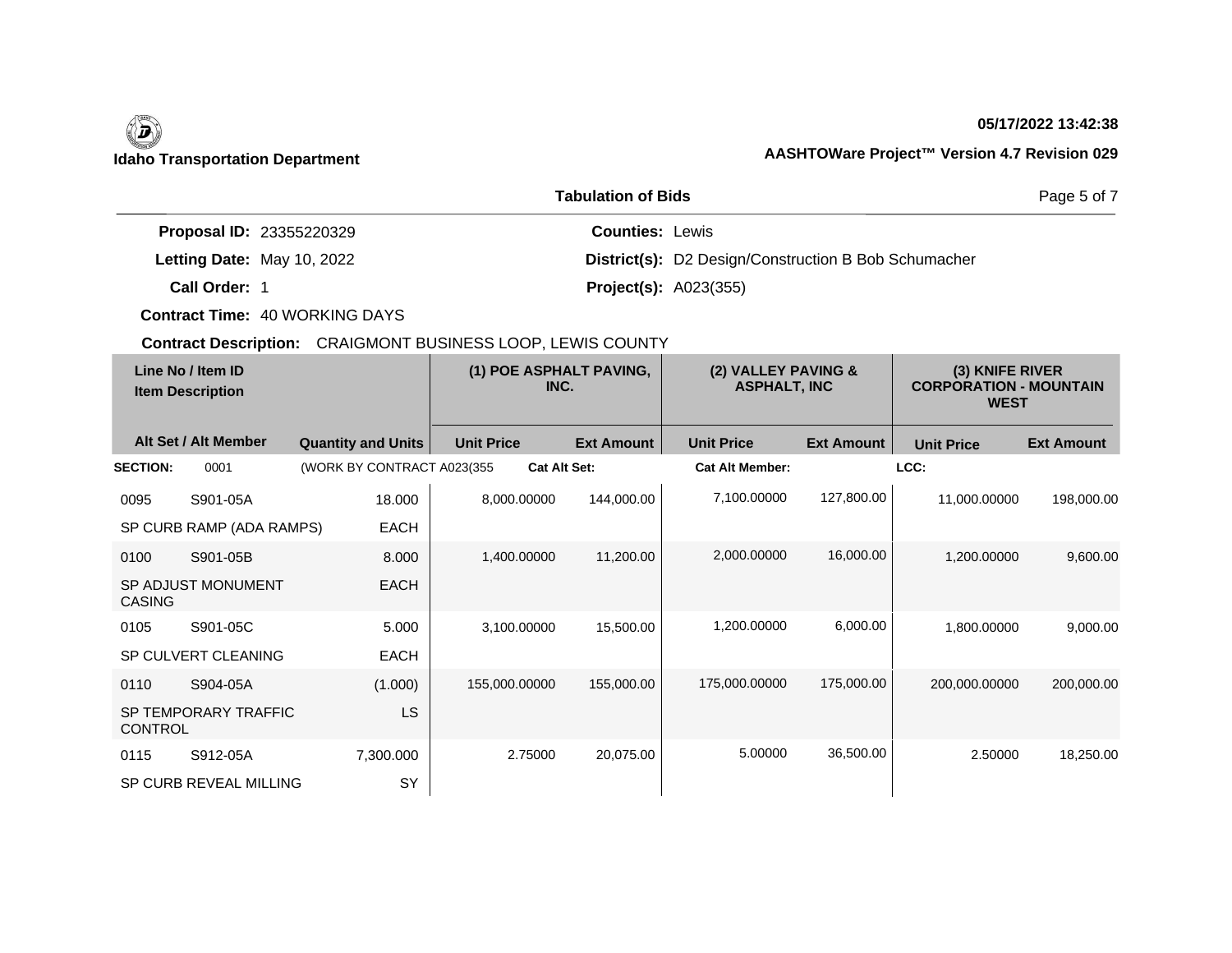#### **05/17/2022 13:42:38**

### **Idaho Transportation Department AASHTOWare Project™ Version 4.7 Revision 029**

|                                 | Page 6 of 7                                                 |  |
|---------------------------------|-------------------------------------------------------------|--|
| <b>Proposal ID: 23355220329</b> | <b>Counties: Lewis</b>                                      |  |
| Letting Date: May 10, 2022      | <b>District(s):</b> D2 Design/Construction B Bob Schumacher |  |
| Call Order: 1                   | <b>Project(s): A023(355)</b>                                |  |

**Contract Time:** 40 WORKING DAYS

|                     | Line No / Item ID<br><b>Item Description</b> |                             | (1) POE ASPHALT PAVING,<br>INC. |                   | (2) VALLEY PAVING &<br><b>ASPHALT, INC</b> |                   | (3) KNIFE RIVER<br><b>CORPORATION - MOUNTAIN</b><br><b>WEST</b> |                   |
|---------------------|----------------------------------------------|-----------------------------|---------------------------------|-------------------|--------------------------------------------|-------------------|-----------------------------------------------------------------|-------------------|
|                     | Alt Set / Alt Member                         | <b>Quantity and Units</b>   | <b>Unit Price</b>               | <b>Ext Amount</b> | <b>Unit Price</b>                          | <b>Ext Amount</b> | <b>Unit Price</b>                                               | <b>Ext Amount</b> |
| <b>SECTION:</b>     | 0001                                         | (WORK BY CONTRACT A023(355) | <b>Cat Alt Set:</b>             |                   | <b>Cat Alt Member:</b>                     |                   | LCC:                                                            |                   |
| 0120                | S912-05B                                     | 1,664.400                   | 105.00000                       | 174,762.00        | 77.85000                                   | 129,573.54        | 120.00000                                                       | 199,728.00        |
|                     | SP SOFT SPOT REPAIR                          | SY                          |                                 |                   |                                            |                   |                                                                 |                   |
| 0125                | S912-05C                                     | 1,013.000                   | 150.00000                       | 151,950.00        | 94.67000                                   | 95,900.71         | 200.00000                                                       | 202,600.00        |
|                     | <b>SP HMA CRACK REPAIR</b>                   | SY                          |                                 |                   |                                            |                   |                                                                 |                   |
| 0130                | S916-05A                                     | 40.000                      | 700.00000                       | 28,000.00         | 850,00000                                  | 34,000.00         | 1.000.00000                                                     | 40,000.00         |
| <b>SUPERVISOR</b>   | <b>SP TRAFFIC CONTROL</b>                    | <b>DAY</b>                  |                                 |                   |                                            |                   |                                                                 |                   |
| 0135                | Z629-05A                                     | (1.000)                     | 245,000.00000                   | 245,000.00        | 798,170.00000                              | 798,170.00        | 295,000.00000                                                   | 295,000.00        |
| <b>MOBILIZATION</b> |                                              | LS                          |                                 |                   |                                            |                   |                                                                 |                   |
|                     | <b>Section Totals:</b>                       |                             |                                 | \$2,478,174.60    |                                            | \$2,491,443.99    |                                                                 | \$3,064,243.20    |
|                     | <b>Life Cycle Costs:</b>                     |                             |                                 |                   |                                            |                   |                                                                 |                   |
|                     | <b>Section Total with LCC:</b>               |                             |                                 | \$2,478,174.60    |                                            | \$2,491,443.99    |                                                                 | \$3,064,243.20    |
|                     |                                              | <b>Contract Item Totals</b> |                                 | \$2,478,174.60    |                                            | \$2,491,443.99    |                                                                 | \$3,064,243.20    |